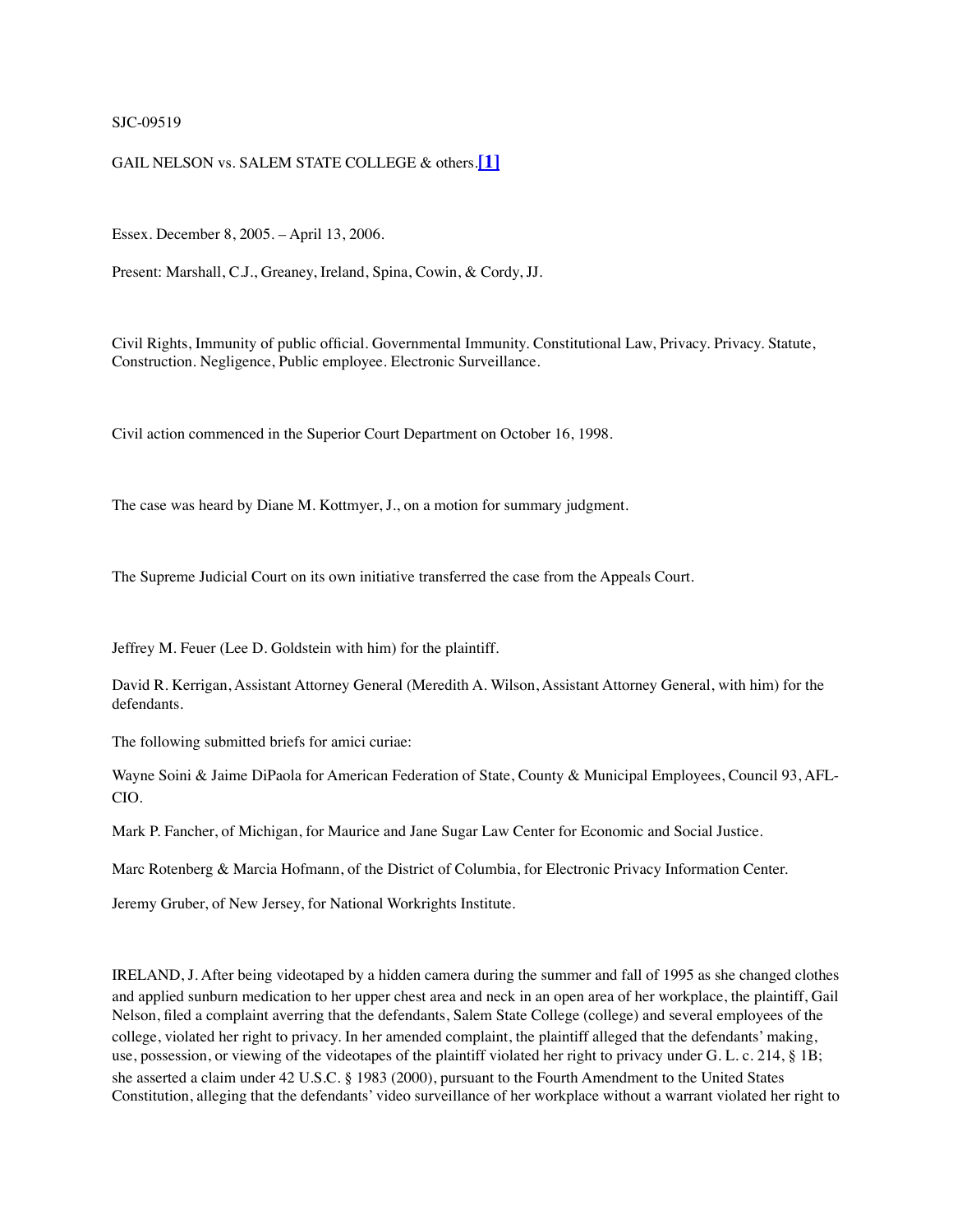privacy; and she alleged that the college and the Commonwealth were negligent in training and supervising the individual defendants and by permitting the installation and operation of the video camera in her workplace.**[\[2\]](https://masslawyersweekly.com/fulltext-opinions/2006/04/17/nelson-v-salem-state-college-et-al/#fn2)** A judge in the Superior Court granted summary judgment for the defendants on all counts, and the plaintiff appealed. We transferred the case to this court on our own motion. Because we conclude that all material facts have been established; that the plaintiff had no objectively reasonable expectation of privacy; that the defendants, public employees, are entitled to common-law immunity; that the law governing videotaping was not clearly established in 1995 and, thus, that there was no negligent supervision or training of the defendants' employees; and that the defendants are entitled to judgment as a matter of law, we affirm.**[\[3\]](https://masslawyersweekly.com/fulltext-opinions/2006/04/17/nelson-v-salem-state-college-et-al/#fn3)**

Facts. Because this is a fact-driven case, we present the relevant facts in detail, viewed in the light most favorable to the plaintiff.

In 1995, the plaintiff worked in the small business development center (SBDC), a program of the college. The plaintiff worked as a receptionist and an administrative assistant to the SBDC's director, the defendant Frederick Young. The SBDC offered counselling to persons interested in developing small businesses. The SBDC was open to the general public weekdays from 9 A.M. to 5 P.M., and it served approximately 250 to 300 clients during the summer of 1995.

The SBDC shared the office space with two other programs run by the college, the Downtown Center and the Salem State College Institute for Learning and Retirement (ILR). The three programs employed six full-time employees, including the plaintiff; three part-time employees; and a number of volunteers. In addition, an ILR-sponsored program brought approximately fifty to sixty persons, and sometimes up to one hundred persons, to the office for weekly meetings.

All of the employees and some of the volunteers had keys to the office and were permitted to enter the office after regular business hours, as needed. While the plaintiff was employed by the SBDC in 1995, she did not know all of the people who were authorized to enter the office after regular business hours. Visitors were not required to stop at the reception desk before proceeding to the rear of the office.

The SBDC was located in downtown Salem on two floors at 197 Essex Street, a street containing small shops, which is closed to most vehicular traffic. The upstairs level of the office, a long, narrow rectangle, opened directly onto Essex Street. Its front wall was comprised of a large plate glass window and door. From the window on Essex Street or on entering the office, one could see three or four desks, including an unobstructed view of the plaintiff's desk. **[\[4\]](https://masslawyersweekly.com/fulltext-opinions/2006/04/17/nelson-v-salem-state-college-et-al/#fn4)**

Three-quarters of the way into the office, toward the rear along the left side, was another work area (the rear work area) where there was a desk and chair used by the ILR staff, including volunteers. No one could see into the rear work area from the street or from the left front portion of the office because it was separated from the front of the office by one of two six-foot high partitions.

Beyond the rear work area, at the far end of the office, there was a storage closet. However, due to the layout of the office and a five- to six-foot space between the office partitions, the rear work area was visible to employees, SBDC clients, ILR participants, and members of the general public who approached the partition from the front of the office or passed through the rear of the office to the storage closet or to the stairs leading to the office's only bathroom, a large meeting room, four locked private counselling offices, and an open work area where the computers and a photocopier were located.

Although the plaintiff's duties for the SBDC did not require her to be on the premises before 8:30 A.M. or after 5 P.M., Young was aware that, on occasion, the plaintiff arrived early or was in the office after hours, in part because she also did some volunteer work for the ILR. At times during the day, the plaintiff was alone in the office.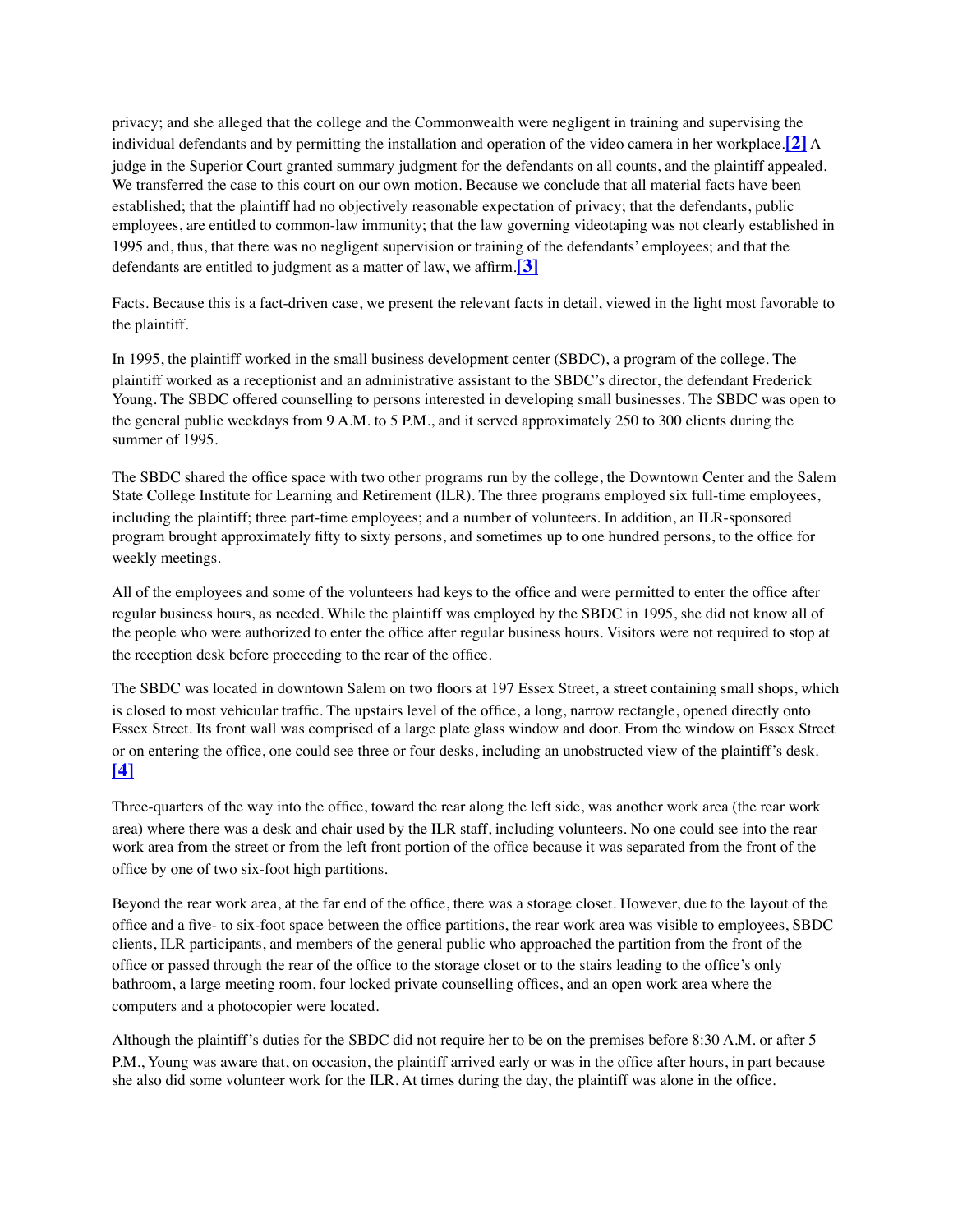On learning that a former client of the SBDC who was under investigation for alleged criminal activity had gained unauthorized access to SBDC after normal business hours, the defendants became concerned about security. They decided to install a hidden video camera in an emergency light fixture located on the rear wall of the office.**[\[5\]](https://masslawyersweekly.com/fulltext-opinions/2006/04/17/nelson-v-salem-state-college-et-al/#fn5)** Although the defendants were concerned about unauthorized entries into the office after regular business hours, and although defendants Vincent O'Connell and Janice Fuller, the public safety officers employed by the college who were responsible for installing the video camera, could have set the camera to operate only after business hours, they programmed the camera to run twenty-four hours a day, seven days a week. Pointed at the front door, the camera recorded the length of the office, the large plate glass window, and the door. It also recorded part of the rear work area farthest from the storage closet. The camera could not record that part of the rear work area directly below it. There was no audio recording. The videotaping continued until at least the middle of August, 1995.**[\[6\]](https://masslawyersweekly.com/fulltext-opinions/2006/04/17/nelson-v-salem-state-college-et-al/#fn6)**

For three weeks in July and August of 1995, the plaintiff had a severe sunburn on her chest and neck. Several times a day, including times when the front door was unlocked, she left the area of her own desk and went to the rear work area where she unbuttoned her blouse and applied a prescribed ointment. She did this when no one else was on the street-level floor or when no clients or visitors were expected, but while others may have been downstairs. On several occasions that summer, the plaintiff also changed clothes in the rear work area before and after regular business hours when no one else was in the office and the front door was locked. The plaintiff's activities were in the area under surveillance by the defendants, but the tape recordings that were preserved do not show any images of these activities. On the plaintiff's learning of the secret videotaping, this litigation commenced.

Analysis. 1. Standard of review. "The standard of review of a grant of summary judgment is whether, viewing the evidence in the light most favorable to the nonmoving party, all material facts have been established and the moving party is entitled to a judgment as a matter of law." Augat, Inc. v. Liberty Mut. Ins. Co., 410 Mass. 117, 120 (1991), citing Mass. R. Civ. P. 56 (c), 365 Mass. 824 (1974). "An order granting or denying summary judgment will be upheld if the trial judge ruled on undisputed material facts and his ruling was correct as a matter of law." Commonwealth v. One 1987 Mercury Cougar Auto., 413 Mass. 534, 536 (1992), citing Community Nat'l Bank v. Dawes, 369 Mass. 550, 556 (1976).

## 2. Section 1983 claim.**[\[7\]](https://masslawyersweekly.com/fulltext-opinions/2006/04/17/nelson-v-salem-state-college-et-al/#fn7)** The plaintiff alleged that t

he defendants violated her Fourth Amendment right to privacy and asserted a claim under 42 U.S.C. § 1983 (2000). The defendants raised a qualified immunity defense with respect to this claim. In the United States Court of Appeals for the First Circuit, qualified immunity claims have been evaluated under a three-part test:

"First, we ask whether, '[t]aken in the light most favorable to the party asserting the injury,  $\dots$  the facts  $\dots$  show the officer's conduct violated a constitutional right.' [Riverdale Mills Corp. v. Pimpare, 392 F.3d 55, 61 (1st Cir. 2004)] . ... If so, the second question is 'whether that constitutional right was clearly established at the time of the ... violation.' [Whitfield v. Melendez-Rivera, 431 F.3d 1, 7 (1st Cir. 2005)] . . . . The third question is 'whether a reasonable officer, similarly situated, would understand that the challenged conduct violated the clearly established right at issue.' Riverdale Mills [Corp., supra] at 61." (Citations omitted.)

Borges Colon v. Roman-Abreu, 438 F.3d 1, 18-19 (1st Cir. 2006).

Rather than grapple with the Fourth Amendment issue first, the judge, noting that "the constitutional issue . . . is difficult and unresolved," first addressed the second prong of the qualified immunity test: whether the right was clearly established at the time of the alleged constitutional violation. The plaintiff argues that the judge was required first to consider whether a violation of a constitutional right had been established before addressing the remaining aspects of the qualified immunity test. There was no error.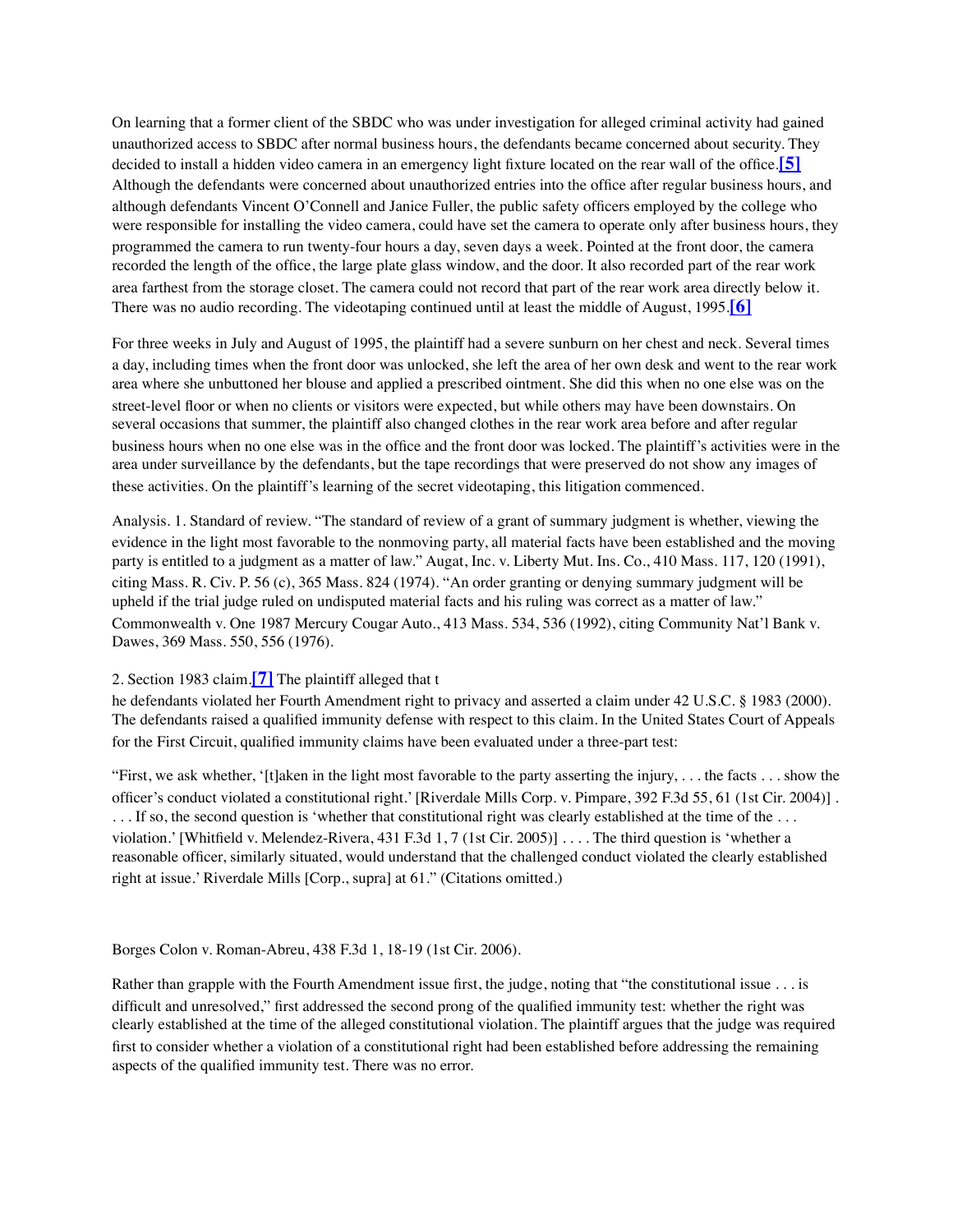As the motion judge noted, the requirement that courts analyze whether a violation of a constitutional right has occurred before discussing the second two elements of the qualified immunity defense has been the subject of debate in the United States Courts of Appeals. See, e.g., Abreu-Guzman v. Ford, 241 F.3d 69, 73 (1st Cir. 2001); Kalka v. Hawk, 215 F.3d 90, 94-98 (D.C. Cir. 2000); Wilkinson v. Russell, 182 F.3d 89, 102-103 n.7 (2d Cir. 1999), cert. denied, 528 U.S. 1155 (2000). The Supreme Court recently reaffirmed the appropriate inquiry regarding lower courts' determinations of qualified immunity in Brosseau v. Haugen, 543 U.S. 194, 197 (2004), quoting Saucier v. Katz, 533 U.S. 194, 201 (2001): "When confronted with a claim of qualified immunity, a court must ask first the following question: 'Taken in the light most favorable to the party asserting the injury, do the facts alleged show the officer's conduct violated a constitutional right?'" It did so despite concerns by the concurring Justices that the Saucier rule might unnecessarily create constitutional law that is insulated from Supreme Court review. See Brosseau v. Haugen, supra at 202 (Breyer, J., concurring). The rule requiring that courts examining qualified immunity address the constitutional issue first therefore remains in effect. See Borges Colon v. Roman-Abreu, supra at 19 ("The Supreme Court has instructed us, generally, to analyze the first prong first, even if the outcome of one of the other prongs might end the inquiry"); Bellville v. Northboro, 375 F.3d 25, 30 (1st Cir. 2004) (same). See also Littles v. Commissioner of Correction, 444 Mass. 871, 878 (2005) ("threshold question is whether a constitutional right has been violated; if so, the inquiry shifts to whether the right was . . . clearly established"); Gutierrez v. Massachusetts Bay Transp. Auth., 437 Mass. 396, 403-404 (2002) (discussing two-part inquiry established in the Saucier case).

However, before the United States Supreme Court made clear its requirement for Federal courts, the United States Court of Appeals for the First Circuit noted that "the rule stating that the first prong must be performed before the rest of the qualified immunity analysis is not completely inflexible. The purpose of starting with the first prong is to aid in law elaboration . . . [and] where the claim depends on a 'kaleidoscope of facts not yet fully developed,' the law elaboration function is not well served . . . ." Riverdale Mills Corp. v. Pimpare, supra at 62, quoting Dirrane v. Brookline Police Dep't, 315 F.3d 65, 69-70 (1st Cir. 2002). Particularly, in cases where, as here, a State court judge is presented with a difficult and unresolved issue of Federal constitutional law and the defendant raises a qualified immunity defense, the judge may exercise discretion and determine that fully resolving the constitutional issue is unnecessary to decide the underlying qualified immunity defense. See, e.g., Rosenberger v. Kootenai County Sheriff's Dep't, 140 Idaho 853, 858 (2004) (assuming constitutional violation, rather than resolving constitutional issue). Indeed, an "unresolved" constitutional right, like the one presented in this case, cannot be "clearly established," as required under the second prong of the qualified immunity test. See, e.g., Wilson v. Layne, 526 U.S. 603, 614-615 (1999) ("clearly established" means contours of right sufficiently clear in light of preexisting law). In this case, we conclude that the judge appropriately exercised her discretion by first deciding that, at the time of the defendants' conduct, any constitutional right the plaintiff could claim had been violated was not clearly established.

That said, we recognize that there is, in fact, considerable uncertainty concerning any constitutionally-based protection from secret surveillance by public officials in the workplace. We therefore address the issue to provide public officials with clarity as to the bounds of permissible official conduct. See Wilson v. Layne, supra at 609.

### 3. The constitutional right to privacy.

"Intrusions upon personal privacy do not invariably implicate the Fourth Amendment. Rather, such intrusions cross the constitutional line only if the challenged conduct infringes upon some reasonable expectation of privacy. See Smith v. Maryland, [442 U.S. 735, 740 (1979)]. To qualify[,] . . . a privacy expectation must meet both subjective and objective criteria: the complainant must have an actual expectation of privacy, and that expectation must be one which society recognizes as reasonable" (citations omitted).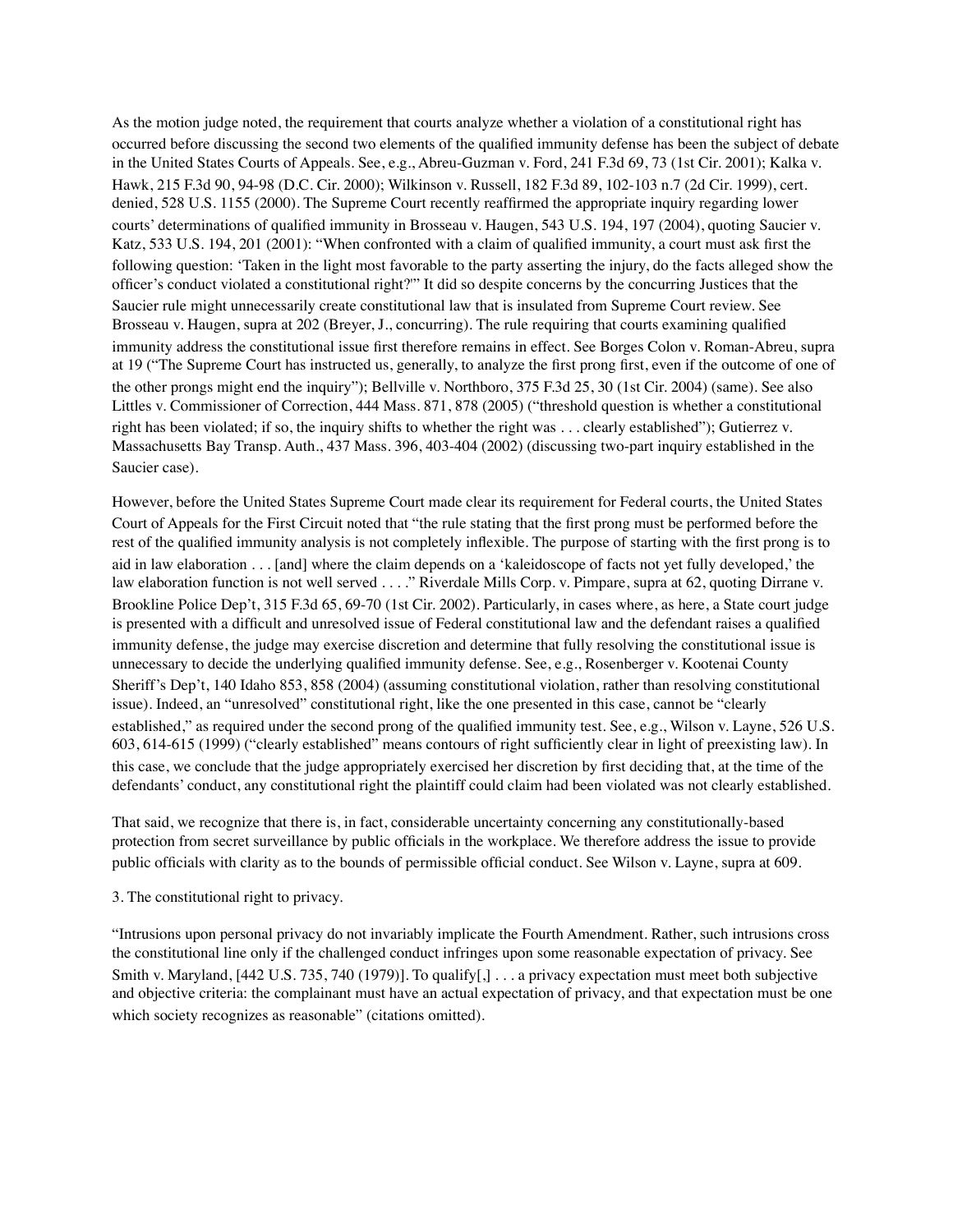Vega-Rodriguez v. Puerto Rico Tel. Co., 110 F.3d 174, 178 (1st Cir. 1997). We assume, based on the plaintiff's actions to protect her privacy in the office and her privacy claim itself, that she had an actual expectation of privacy. We turn, then, to the objective reasonableness of her asserted expectation.

This inquiry is fact-specific, and although the United States Supreme Court "has not developed a routinized checklist that is capable of being applied across the board," id., several factors, such as "the Framers' intent, the uses to which an individual has put a location, and society's understanding that certain areas (say, a person's home) deserve heightened protection from government intrusions," aid in our analysis. Id. "Generally speaking, business premises invite lesser privacy expectations than do residences." Id. However, "deeply rooted societal expectations foster some cognizable privacy interests in business premises." Id. at 178-179. These deeply rooted societal expectations notwithstanding, "persons cannot reasonably maintain an expectation of privacy in that which they display openly." Id. at 181. In light of the facts of this case, there was no objectively reasonable expectation of privacy in the plaintiff's workplace.

We substantially agree with the judge's summary of the record, which is consistent with the facts of the over-all summary judgment record viewed in the light most favorable to the plaintiff. The plaintiff, however, challenges the judge's characterization of the location of the videotaping as an "open work area," arguing that the judge impermissibly relied on facts contested by the plaintiff. The record belies this claim.

It was undisputed by the plaintiff that the office where she worked was open to the public throughout the day; that patrons were not required to check in; and that even when the door was locked, the numerous volunteers and employees could access the office with keys in their possession. Many people, including nonemployees whom the plaintiff did not know, had access to the office. Moreover, although there was no physical evidence of the recording of the private acts of the plaintiff, the judge assumed that the plaintiff engaged in the acts, and that she did so both when no one else was in the building and when people were. However, even if the plaintiff thought she was alone, there was no absolute guarantee, including when she locked the door to apply her medication or change her clothes for the evening. The office was public.

The testimony and photographic depictions of the office's physical layout also are consistent with the judge's description. The office was located on a busy commercial street, which was open to pedestrian traffic only. The front window of the office was large, and encompassed the entire front wall. It provided passersby a full view of the interior of the office, including the plaintiff's desk and other individuals in the office.

The space behind the two partitions where the plaintiff changed was no more private; it lacked a door and had an opening in the left rear quadrant that was the approximate width of a desk. It was located near the stairs, which visitors and employees often used to go to the restroom or to access various services provided by the SBDC. The space was not enclosed, and could be entered at any time by any one in the center, without prior notice. This description of the office, by any reasonable interpretation, constitutes an "open work area."

Despite all of the plaintiff's efforts discreetly to conduct acts of a very personal and private nature in the office, in this case, there was no objectively reasonable expectation of privacy. Because we find that the facts, both as alleged by the plaintiff and, where disputed, viewed in the light most favorable to her, fail to state a violation of a constitutional right, we affirm summary judgment for the defendants.

We pause here to add that there is no question the defendants' twenty-four hour video surveillance of the entire office was unnecessarily broad for the limited investigation of alleged criminal activity occurring in the office after hours. However, contrary to the plaintiff's assertions, this case does not give rise to the kind of privacy concerns noted in dicta in Vega-Rodriguez v. Puerto Rico Tel. Co., supra at 180 n.5 (cautioning that "cases involving the covert use of clandestine cameras, or cases involving electronically-assisted eavesdropping," may implicate the Fourth Amendment). As we have discussed, the office, including the space behind which the plaintiff sought refuge to change her clothes and apply sunburn ointment, was open to the public. The office was not limited to the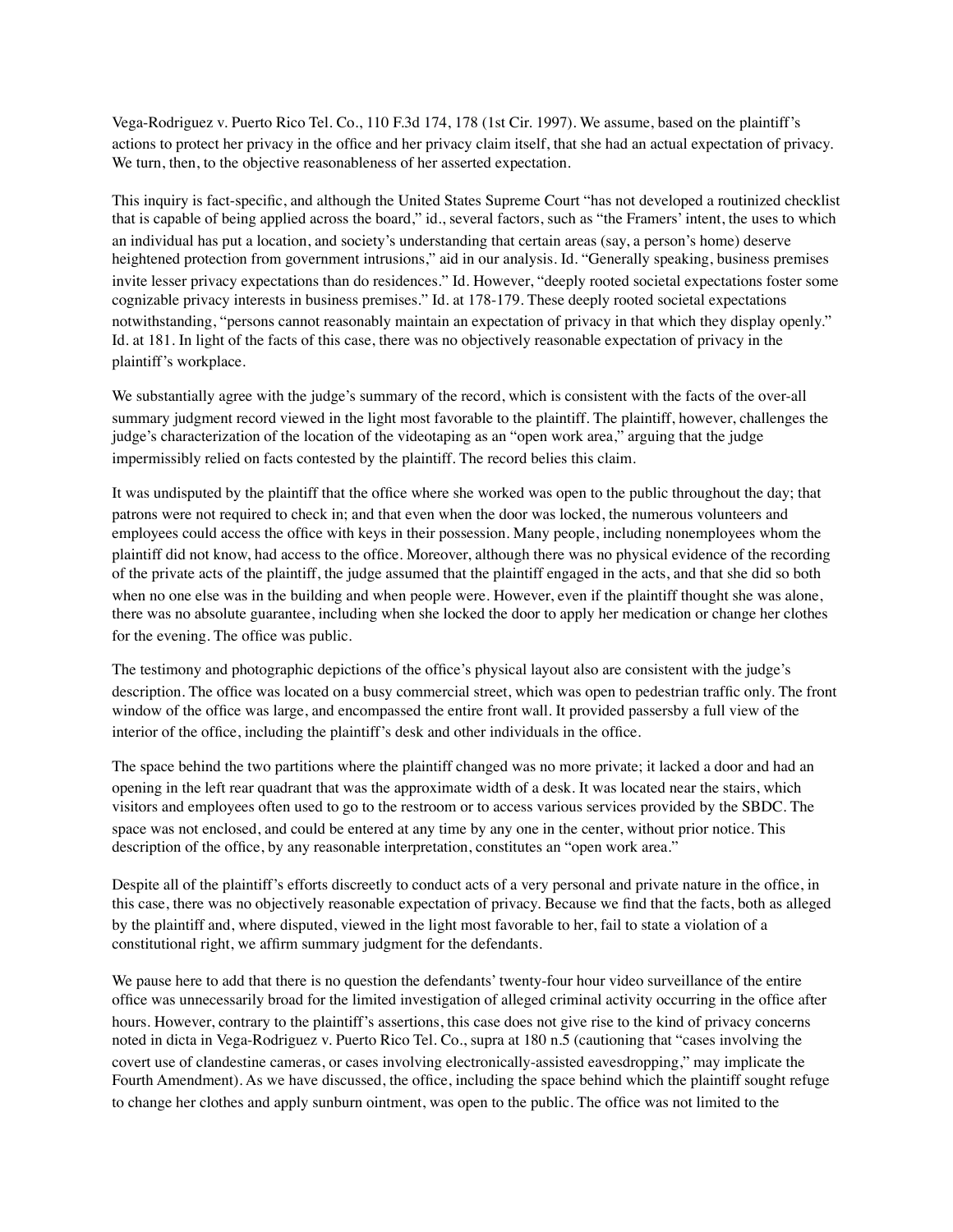plaintiff's exclusive use, and the over-all public exposure of the physical layout abrogated any expectation that her actions, while in the office, would be private. See generally id. at 179-180, and cases cited (noting that where the work area in question is not given over to an employee's exclusive use, this factor militates against an objectively reasonable expectation of privacy). Cf. United States v. Taketa, 923 F.2d 665, 673 (9th Cir. 1991) (finding reasonable expectation of privacy in locked, private office). Although, unlike the plaintiffs in the Vega-Rodriguez case, the plaintiff lacked notice of the defendants' surveillance of the office, the facts of this case, including the explicitly public nature of the work conducted by the SBDC and the ready visual and physical access that was afforded the public, all employees (including management) and volunteers, by the SBDC, abrogated any objectively reasonable expectation of privacy. See, e.g., Vega-Rodriguez v. Puerto Rico Tel. Co., supra at 180 (Fourth Amendment does not preclude "management from observing electronically what it lawfully can see with the naked eye"). We now turn to the remaining issues of the case.

4. General Laws c. 214, § 1B. The plaintiff asserts that the defendants, in their individual capacities, violated her statutory right to privacy found in G. L. c. 214, § 1B, which provides that "[a] person shall have a right against unreasonable, substantial or serious interference with his privacy." To sustain a claim for invasion of privacy, the invasion must be both unreasonable and substantial or serious. See Schlesinger v. Merrill Lynch, Pierce, Fenner & Smith, Inc., 409 Mass. 514, 517-519 (1991). The plaintiff must show that there was a "gathering and dissemination of information which [she contends] was private." Dasey v. Anderson, 304 F.3d 148, 154 (1st Cir. 2002). For the purposes of this appeal, we assume that there was a gathering and dissemination of private information, and we conclude, as did the judge, that the defendants are entitled to common-law immunity.

The plaintiff, relying on Breault v. Chairman of the Bd. of Fire Comm'rs of Springfield, 401 Mass. 26 (1987), cert. denied sub nom. Forastiere v. Breault, 485 U.S. 906 (1988), and Spring v. Geriatric Auth. of Holyoke, 394 Mass. 274 (1985), argues that the defendant public employees cannot be immune from tort liability because public employees are liable for intentional torts; the Massachusetts Tort Claims Act (Act), G. L. c. 258, abrogates commonlaw immunity; and the Act provides for an exemption from liability only in narrow circumstances, which are not applicable here. These arguments are based on a misunderstanding of the relevant authority and improperly conflate common-law immunity and the discretionary function exemption found in G. L. c. 258, § 10 (b).

The Act, enacted in 1978, created a cause of action against public employers for the negligent or wrongful acts or omissions of their employees acting within the scope of their employment, thus abrogating the doctrine of governmental immunity.**[\[8\]](https://masslawyersweekly.com/fulltext-opinions/2006/04/17/nelson-v-salem-state-college-et-al/#fn8)** See G. L. c. 258, § 2. See generally Glannon, The Massachusetts Tort Claims Act: Analysis and Update, 75 Mass. L. Rev. 52 (1990). Intentional torts are expressly exempted from the Act, and therefore a public employer cannot be sued for its employee's intentionally tortious conduct. See G. L. c. 258, § 10 (c). Thus, public employees may be personally liable for their intentionally tortious conduct under G. L. c. 214, § 1B. See Spring v. Geriatric Auth. of Holyoke, supra at 286

n.9. At common law, however, a public official, exercising judgment and discretion, is not liable for negligence or other error in the making of an official decision if the official acted in good faith, without malice, and without corruption. See Duarte v. Healy, 405 Mass. 43, 50 n.5 (1989); Breault v. Chairman of the Bd. of Fire Comm'rs of Springfield, supra at 34; Gildea v. Ellershaw, 363 Mass. 800, 820 (1973).

In this case, the individuals named in the G. L. c. 214, § 1B, claim are being sued only in their individual capacities, and therefore, the Act, and its relevant discretionary function exemption as to public employers, does not apply.**[\[9\]](https://masslawyersweekly.com/fulltext-opinions/2006/04/17/nelson-v-salem-state-college-et-al/#fn9)** See South Boston Betterment Trust Corp. v. Boston Redevelopment Auth., 438 Mass. 57, 69 (2002) (citing G. L. c. 258, § 10 [c], Act does not apply where mayor sued in individual capacity for individual tort). Thus, we apply the doctrine of common-law immunity to the plaintiff's claim.

The Duarte case provides a useful analogy. There, the city manager and fire chief, who subjected new fire fighter probationary recruits to random urinalysis tests, were shielded from G. L. c. 214, § 1B, liability under the doctrine of common-law immunity because their conduct was within their discretion as public officials, and they were acting in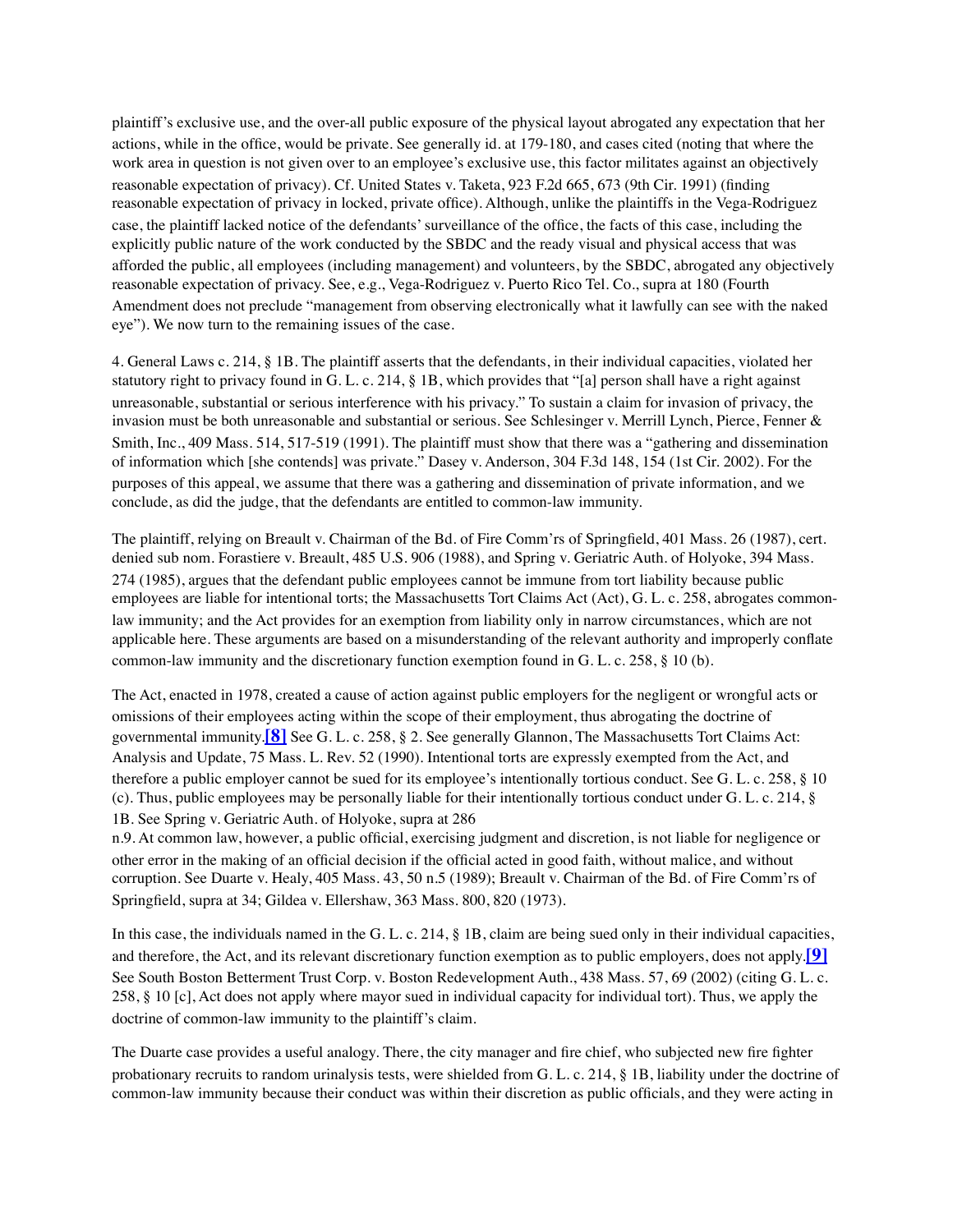good faith. Similarly, here, the defendants, as public employees responsible for investigating criminal activity on the college campus, acted within their discretion by implementing an investigatory policy to use a surveillance camera where suspected criminal activity was taking place. Further, as the judge concluded, there is no evidence in the record from which a jury could infer that the defendants acted in bad faith or with malice. The record illustrates that at all times, the defendants believed they were videotaping in a public space,**[\[10\]](https://masslawyersweekly.com/fulltext-opinions/2006/04/17/nelson-v-salem-state-college-et-al/#fn10)** and they were mindful of the Fourth Amendment implications of their actions. Because they acted in good faith, engaging in activity that was within their discretion, they are shielded from liability by the doctrine of common-law immunity. Cf. Breault v. Chairman of the Bd. of Fire Comm'rs of Springfield, supra at 33 n.7 (common-law immunity not applicable to intentional ministerial acts of defendants).

5. Negligent supervision. The plaintiff's final argument is that the defendants negligently failed to supervise and train their employees such that they committed gross violations of her privacy. To prevail on her negligent training claim, it is not enough for the plaintiff to show deficiencies in the training program. A causal relationship between any breach of duty and the harm suffered by the plaintiff is an essential element of her claim. See Jean W. v. Commonwealth, 414 Mass. 496, 511 (1993) (Liacos, C.J., concurring). The judge concluded that because the law of privacy governing the videotaping conducted by the defendants was not clearly established when the videotaping occurred, the plaintiff will be unable to establish any causal relationship between deficiencies in the training program and any violations of her rights. We agree.

The judge discussed and distinguished all of the case law available at the time of the defendants' conduct, including the cases relied on by the plaintiff in this appeal. Compare O'Connor v. Ortega, 480 U.S. 709 (1987) (reasonable expectation of privacy in unshared desk and file cabinets where personal items stored); United States v. Taketa, 923 F.2d 665 (9th Cir. 1991) (reasonable expectation of privacy against surreptitious video surveillance by drug enforcement agents in office reserved for defendant's exclusive use); State v. Bonnell, 75 Haw. 124 (1993) (reasonable expectation of privacy against covert video surveillance of employee break room); State v. Thomas, 642 N.E.2d 240 (Ind. Ct. App. 1994) (prolonged video surveillance conducted from non-public vantage-point violated camp store operator's reasonable expectation of privacy), with the facts of this case.**[\[11\]](https://masslawyersweekly.com/fulltext-opinions/2006/04/17/nelson-v-salem-state-college-et-al/#fn11)** The judge concluded, and we agree, that the dearth of analogous case law on the subject at the time, the conflicting conclusions reached by various courts, and the plaintiff's inability to cite controlling authority before (or after) 1995 illustrates that the issue was unresolved.

Based on this lack of notice and the status of the law at the time of the conduct in question, the plaintiff will be unable to show that had the officers been properly trained they would not have made the decision to install the video camera in the office. Therefore, as to the plaintiff's negligence claim, the grant of summary judgment is also affirmed.

Conclusion. For the foregoing reasons, we affirm the grant of summary judgment in favor of the defendants on all claims.

So ordered.

# **FOOTNOTES:**

**[1]** Board of trustees of Salem State College (college); the Commonwealth; Nancy D. Harrington, individually and as president of the college; Stanley P. Cahill, individually and as vice-president of the college; Brian C. Pray, individually and as director of public safety for the college; Margaret L. Bishop, individually and as dean of the college; Frederick H. Young, individually and as director of the small business development center of the college;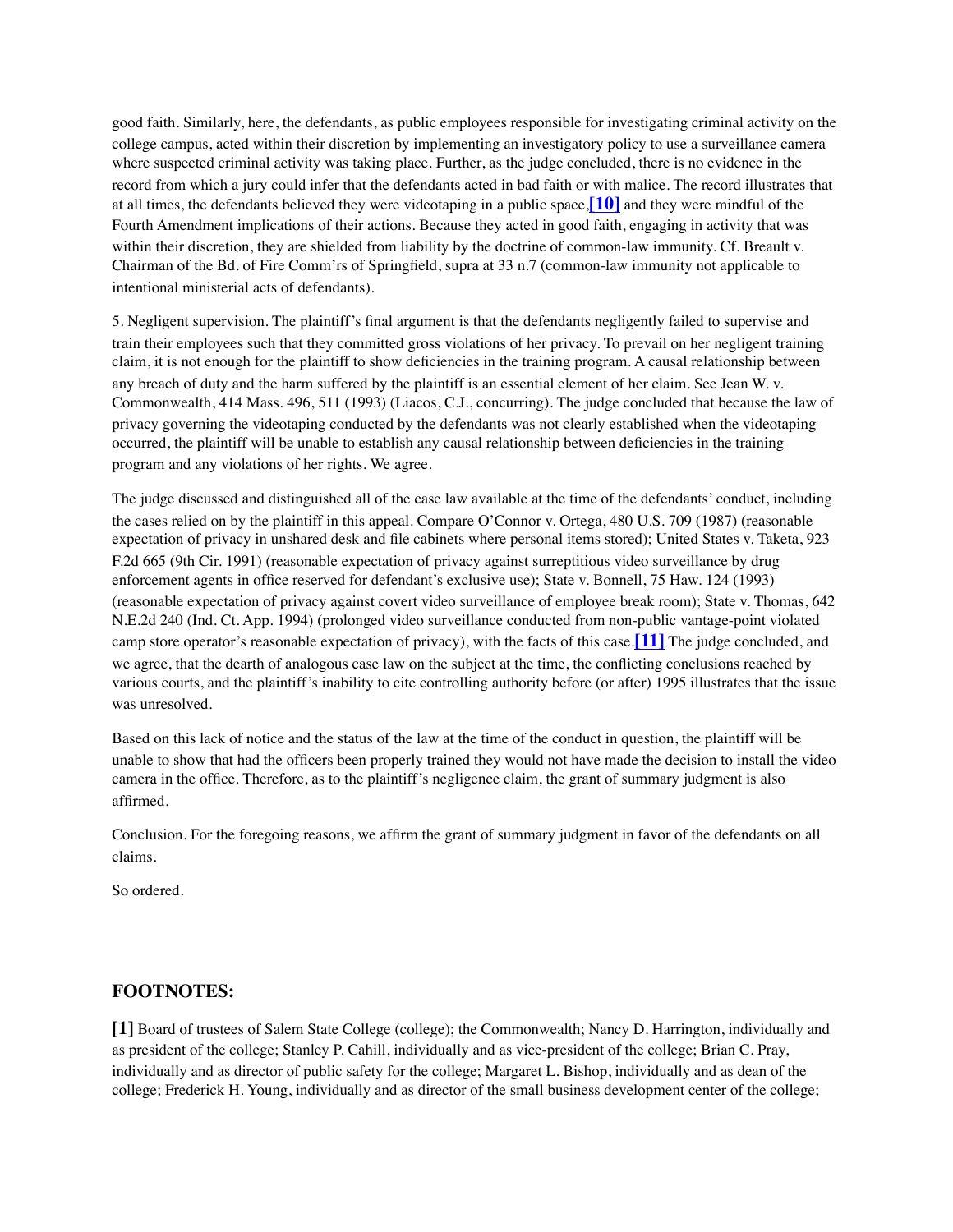Janice Fuller, individually and as a public safety officer of the college; and Vincent O'Connell, individually and as a public safety officer of the college.

**[2]** The plaintiff does not dispute the judge's conclusion that she conceded her claim under 42 U.S.C. § 1983 (2000) as to the Commonwealth, the college, the board of trustees of the college, or the individual defendants in their official capacities. The judge also noted that the plaintiff conceded that her invasion of privacy claim did not lie against the Commonwealth, the college, the board of trustees, and the individual defendants in their

official capacities by reason of G. L. c. 258,  $\S$  10 (c), which provides that G. L. c. 258,  $\S$  1-8, do not apply to claims arising out of "an intentional tort, including . . . invasion of privacy." Neither issue was raised on appeal. They are therefore waived. See Mass. R. A. P. 16 (a) (4), as amended, 367 Mass. 921 (1975).

**[3]** We acknowledge the amicus briefs of the American Federation of State, County, and Municipal Employees, Council 93; the Electronic Privacy Information Center; the Maurice and Jane Sugar Law Center for Economic and Social Justice; and the National Workrights Institute in support of the plaintiff.

**[4]** During the daylight hours, the sun made it difficult, and sometimes impossible, to see into the office from the street.

**[5]** The final decision as to the conduct of the investigation rested with defendant Brian Pray, the director of the college's department of public safety. Dean Margaret Bishop, Young, and two public safety officers employed by the college, Vincent O'Connell and Janice Fuller, participated in Pray's decision to use videotape surveillance in the investigation. Pray signed the "Application for Covert Video Surveillance" submitted by Officer O'Connell. The application stated, "I hereby state and affirm that the area to be videoed is a public area, or an area that the public has right of access. To the best of my knowledge such surveillance is in accordance with State and local laws and does not violate any provisions of the Fourth Amendment to the Constitution or other Federal Acts."

**[6]** The defendants Young, Fuller, and O'Connell devised a system for recycling the videotapes used for conducting the surveillance whereby Young sent the recorded videotapes to the officers through intercampus mail and, on Young's request, the officers sent him blank videotapes for further recording. There were apparently three videotapes in use at any one time (one in the video cassette recorder, one in the officers' possession, and one en route to Young). After each videotape was viewed, it was erased and reused, and therefore only one or two videotapes of the surveillance of the office existed at the time the plaintiff filed her action.

**[7]** The plaintiff alleges a violation of art. 14 of the Massachusetts Declaration of Rights. However, with the exception of a lengthy quote from Commonwealth v. Blood, 400 Mass. 61 (1987) (denial of motion to suppress evidence obtained during warrantless wiretapping set aside), she advances only a claim under the Fourth Amendment to the United States Constitution. The plaintiff's brief in regard to the art. 14 violation does not rise to the level of adequate appellate argument, and accordingly, we limit our discussion to the Fourth Amendment. See Commonwealth v. Barros, 435 Mass. 171, 178 n.10 (2001).

**[8]** Where the discretionary action of a public employee exposes a public employer to tort liability under the Act, the Act exempts the employer from liability under G. L. c. 258, § 10 (b), provided that the employee's action was discretionary and based on considerations of public policy. See Sena v. Commonwealth, 417 Mass. 250, 255-256 (1994), quoting Harry Stoller & Co. v. Lowell, 412 Mass. 139, 141 (1992).

**[9]** The plaintiff has conceded that the Commonwealth, the college, the board of trustees, and the individual defendants in their official capacities are immune from intentional tort claims under G. L. c. 258, § 10 (c), which specifically lists invasion of privacy as a type of intentional tort. See note 2, supra.